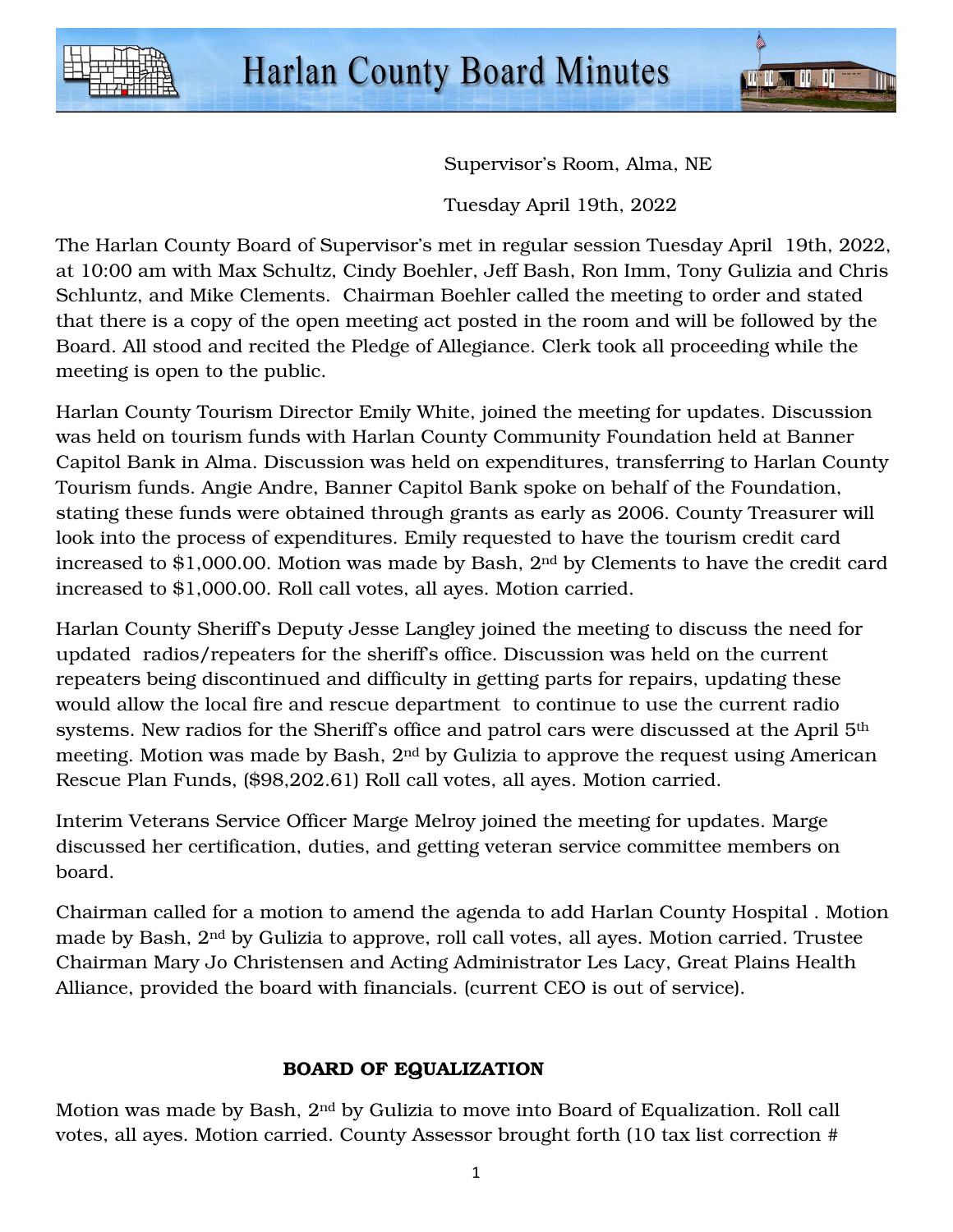

1357. Discussion was held, motion was made by Clements, 2nd by Schluntz to approve. Roll call votes, all ayes. Motion approved. Motion made by Bash, 2nd by Gulizia to return to regular session. Roll call votes, al ayes. Motion carried.

**All II Al II** II

# REGULAR SESSION

County Road Superintendent brought forth (1) driveway permit-2022-#2 and Row 2022-# and #4 for review. Discussion was held on the Stamford buildings, owners rejected the \$75,000. Discussion was held and Road Superintendent was authorized to offer \$80,000. Discussion was held on the bridge out on 712 and L road. Road superintendent would like to bump the weight limit up to 5 ton and proceed with repairs (\$42,250).Motion was made by Bash, 2nd by Schluntz to proceed with a 5-ton limit and repairs. Roll call votes, all ayes. Motion carried.

Discussion was held on the Special Designated Liquor License for the Bait Box.( no one came before the board). Motion made by Schultz, 2nd by Schluntz to have the clerk sign for approval. Roll call votes, all ayes. Motion carried.

Clerk presented claims for approval, board reviewed, motion was then made by Clements, 2<sup>nd</sup> by Bash to approve as submitted. Roll call votes all ayes. Motion carried. Minutes were reviewed, motion was made by Clements , 2nd by Schluntz to approve as written. Roll call votes, all ayes. Motion carried.

Harlan County Treasurer brought forth the Pledged Security report and delinquent tax list for 2020.

Discussion on child support ad, union updates, NIRMA settlement, preliminary audit draft, were discussed.

 At 1:20 pm, Chairman called for a motion to adjourn; Bash so moved 2nd by Imm. Roll call votes, all ayes. Motion carried. May meetings are the  $3<sup>rd @ 1:00</sup>$  pm and  $17<sup>th @ 10:00</sup>$  am.

Attest

Janet Dietz, County Clerk Cindy Boehler, Chairman

(Seal)

(harlancounty.ne.gov)